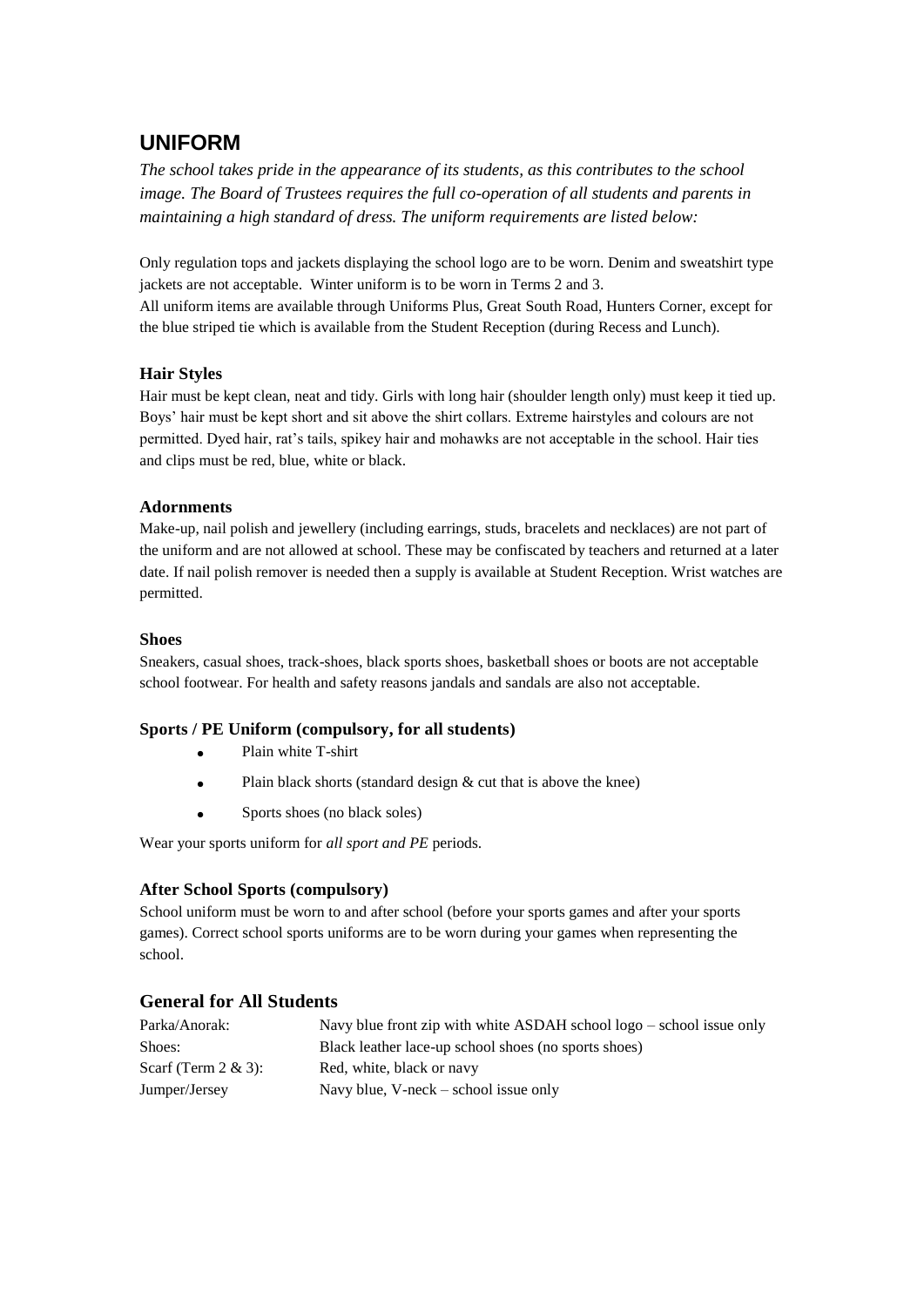## **Junior Boys' Uniform (Years 9 & 10 only)**

| Socks:                      | Navy blue with red $\&$ white stripes - school issue only           |
|-----------------------------|---------------------------------------------------------------------|
| Shorts:                     | Navy blue - school issue only                                       |
| Trousers (Terms $2 \& 3$ ): | Navy blue - school issue only                                       |
| Shirt:                      | Blue short-sleeved shirt with ASDAH school logo - school issue only |

## **Senior Boys' Uniform (Years 11 to 13 only)**

| Socks:         | Black                                                    |
|----------------|----------------------------------------------------------|
| Trousers:      | College grey - school issue only                         |
| Shirt:         | White collared long-sleeved shirt                        |
| Tie:           | ASDAH school tie - school issue only                     |
| Vest:          | V-Neck navy jersey vest (no hoodies) - school issue only |
| Jacket/Blazer: | School issue only                                        |

## **Girls' Uniform (All)**

| Socks:     | Plain white ankle (summer only) - must cover ankles and be able to be |
|------------|-----------------------------------------------------------------------|
|            | turned over                                                           |
| Stockings: | Full-length black opaque (winter only) - no knee-high                 |
| Hair tidy: | Navy blue, white, red or black                                        |

## **Junior Girls' Uniform (Years 9 & 10 only)**

| White with ASDAH school logo - school issue only                      |
|-----------------------------------------------------------------------|
| Navy blue school tartan - school issue only                           |
| Note: Hemlines must not be shorter than 2.5cm above the knee. Parents |
| are requested to keep this in mind when adjusting uniforms.           |
|                                                                       |

## **Senior Girls' Uniform (Years 11 to 13 only)**

| Shirt:         | White with ASDAH school logo - school issue only         |
|----------------|----------------------------------------------------------|
| Skirt:         | Navy blue floor-length - school issue only               |
| Vest:          | V-Neck navy jersey vest (no hoodies) - school issue only |
| Jacket/Blazer: | School issue only                                        |